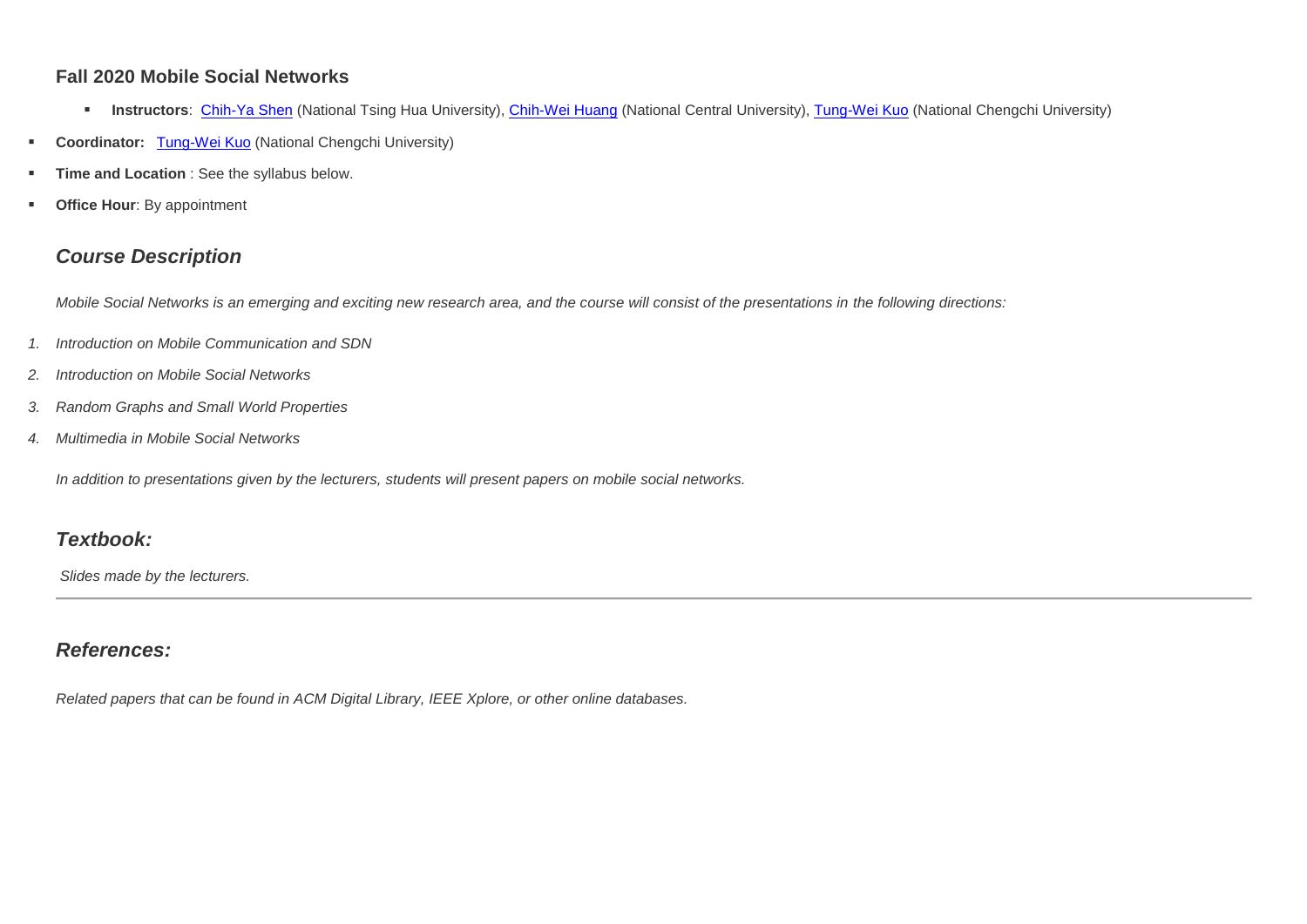### *Teaching Methods:*

- *Presentations done by lecturers*
- *Student presentations*
- *Discussion*

# *Syllabus:*

*Tentative detailed topics to cover are:*

- *1. Wireless communication: Modulation and MAC protocols*
- *2. SDN and Virtualization*
- *3. Random Graphs in Social Networks*
- *4. Small World Properties*
- *5. Socially Aware Computing: Concepts, Technologies, and Practices*
- *6. Ephemeral Social Networks*
- *7. Multimedia in Mobile Social Networks*

# *Grading:*

- *1. Assignment (for wireless communication): 10%*
- *2. Midterm (for wireless communication): 25%*
- *3. 1st Presentation (one for wireless communication, one for social network, and one for multimedia): 3\*10%*
- *4. Final Presentation (one for wireless communication, one for social network, and one for multimedia): 3\*10%*
- *5. QA Session Participation: 5%*